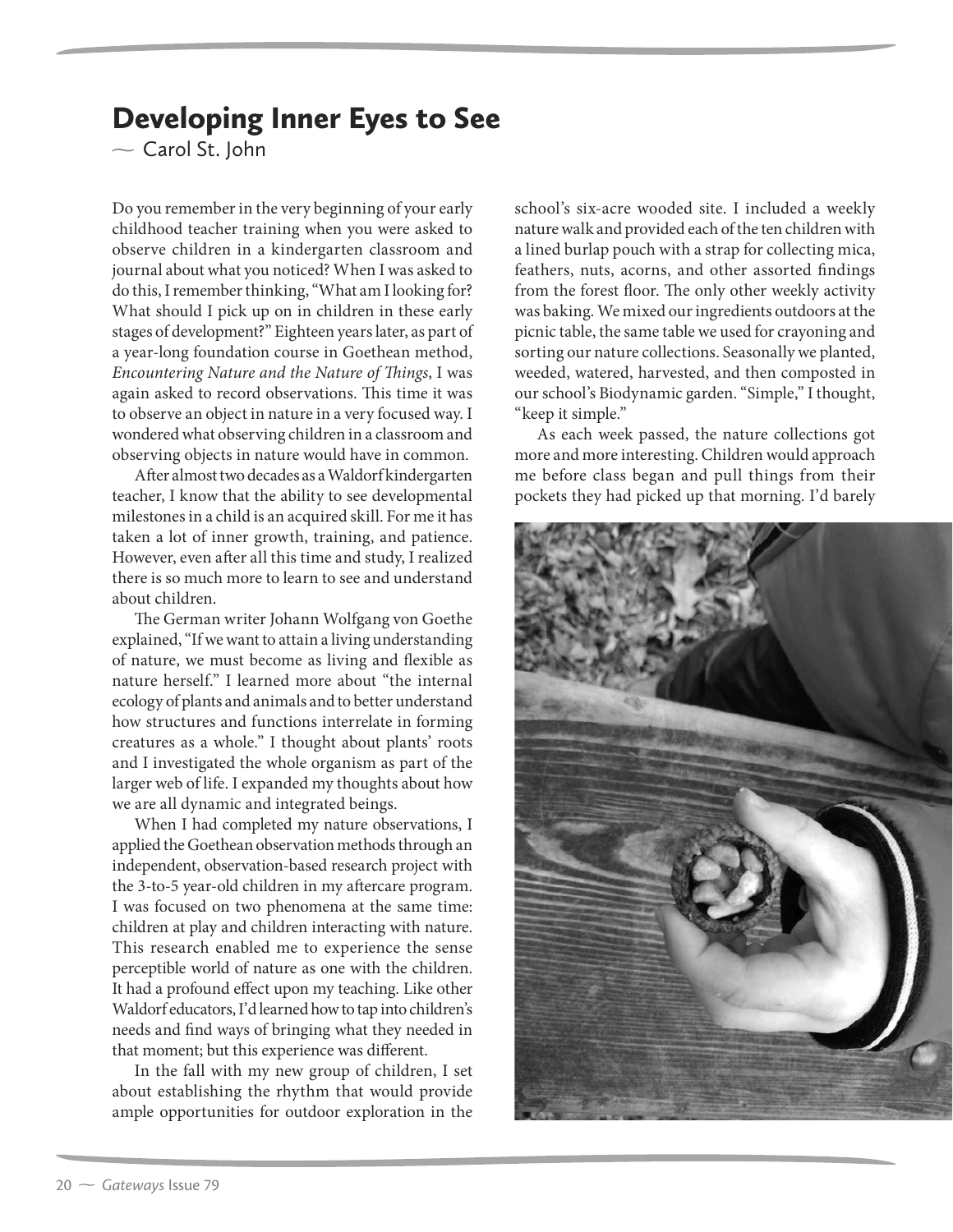get the picnic table set with water bottles and children would flood me with their latest findings. As the school year progressed I needed to say less and less and soon we prepared for our nature walk without a word. Pouches were put on, and off we went to the grove where wild things live.

One day when we returned from our walk and we were organizing our nature collections onto the picnic table, I asked the children to pick one object and draw it. I didn't expect to recognize what they were drawing because most of these children were three or almost three years old; some were four years old and there was one five-year-old. One little boy, not yet three, took his stick crayon and looked into space as he was turning it round and round inside of half of a black walnut shell. Another girl who was three and a half years old chose an acorn, another child a rough white stone, and one little four-year-old chose a piece of mica.

I was astounded by the true-to-life depictions of their findings! The drawings looked like the item they had selected. They were younger than most of the kindergartners I had in classes years before. I didn't think children under five would be able to draw like this.

As the weeks turned into months, my journal was filling up with observations. The children started noticing all kinds of different things, including milkweed seeds and deer coming to our fence; bird song became more pronounced; and when the sun started to set, the children would sit to watch it. They wanted golden silence during snack (a term which I never used, and normally I would encourage conversation during this time) to hear the birds sing. I began to wonder what was happening. Why were the children so responsive and joining in with not a word from me? I was feeling something different afoot in myself as well.

I transcribed my journaled notes into a PowerPoint presentation along with some pictures of the children's drawings and sent it to my Encountering Nature course mentor, Jon McAlice. "Jon," I asked, "What is going on? The children are interacting with nature in new and profound ways. It's like I'm "in it" with them. They are bringing me items every day!" I waited with bated breath for his response. A few weeks later, he wrote back: "Sounds like Resonance Education to me." That was a term I had to read more about. Jon recommended a book, Resonance, by a German professor of sociology, Hartmut Rosa. Rosa explains, "The quality of a human life cannot be measured



simply in terms of resources, options, and moments of happiness; instead, we must consider our relationship to, or resonance with, the world."

As a sentient being with the capacity to feel, perceive, and experience subjectively, I was in a state of equanimity while in nature with the children. It was so easy to keep mental calmness, composure, and evenness of temper as I was experiencing a shared resonance with them. I felt as though I had stepped through the wardrobe into Narnia. Except, of course, I hadn't. I was completely grounded and even journaling about our shared experience. It turns out that a shared resonance is another way of portraying a shared "wave length" and is a concept applied to teaching where the teacher has reached a pinnacle of shared phenomena with the students.

This research with children in an outdoor program in the woods was deepening my inner development and understanding of the natural world through the eyes of Goethe.

Many, if not most of us, have experienced moments where we seem to transcend time and enter into a place of knowing with the children in our care. This is the artistry of taking pedagogical principles and lifting them to a higher realm while all the time being grounded in our training as Waldorf early childhood teachers. Over the years I have come to understand this as informed intuition or a systematic way of filling up